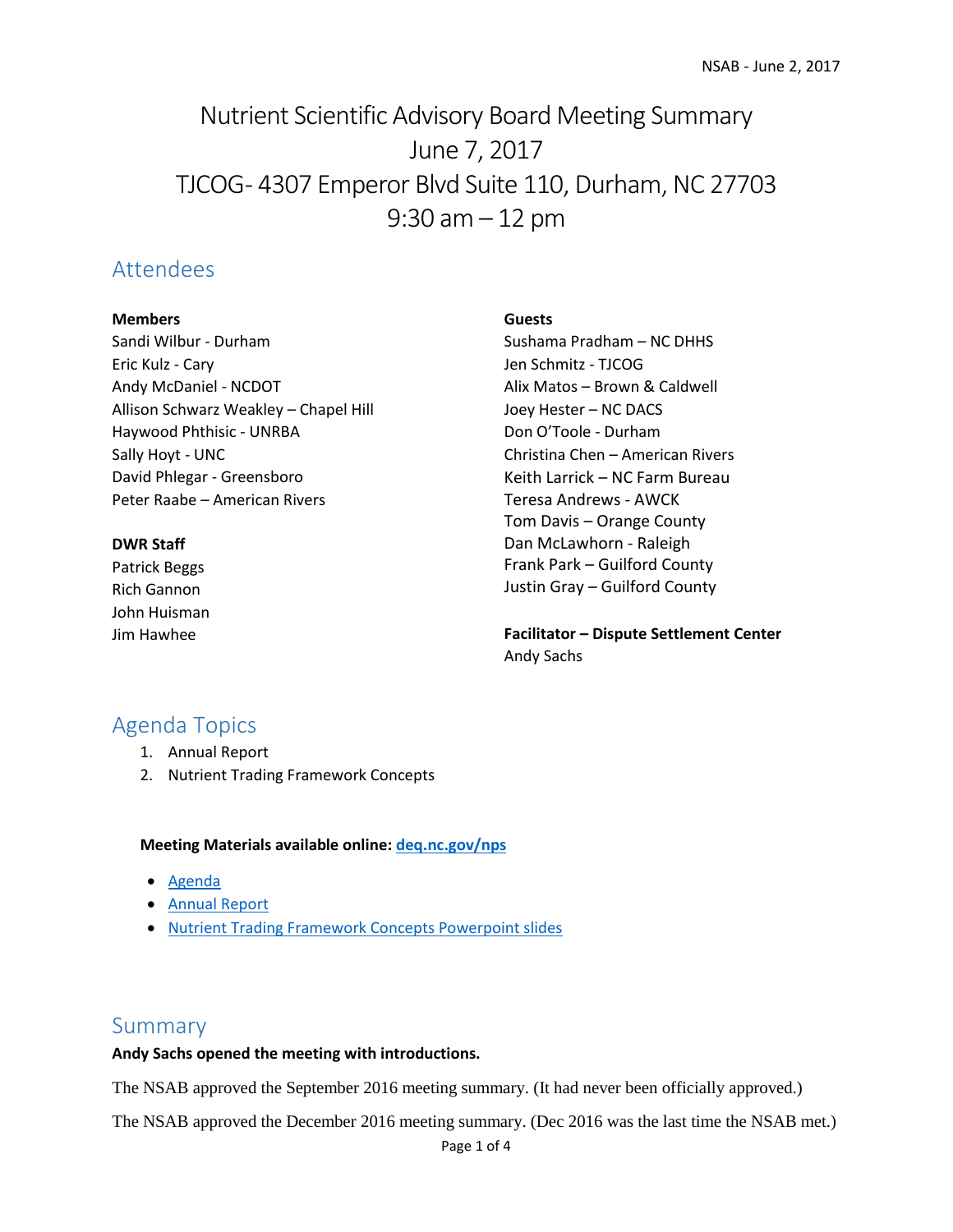#### **Patrick Beggs presented NSAB annual report.**

The report was sent to the NSAB at least one week prior to the meeting. The report stated the board had provided input on the DWR nutrient accounting tool, the DEMLR Stormwater Control Measures Credit Document, and four nutrient reduction practices brought forth by UNRBA (Cattle Exclusion; Illicit Discharge Detection and Elimination; Buffer Restoration in Developed Area; and Land Conservation).

The annual report was approved without objection.

#### **NSAB Comments to the annual report presentation:**

It isn't clear to me what the board's position is on these practices. Do we as a board endorse the practices? We need more structure to the decisions we make and the advice we give. How do we officially make decisions?

[Andy Sachs reviewed the consensus based decision-making practice for the board.]

[DWR and Andy Sachs will gather NSAB documents containing the decision-making process as well as tasks, roles, responsibilities and present them at the next NSAB meeting.

Is it available for us to read the public comments on the nutrient reduction practices? The public comments and other board member comments? We commented but I don't know what happened. Can we see the comments for the buffer practice?

[Yes. DWR will supply public comments to the NSAB. The public comments for the Buffer Restoration practice will be available by the August 4 NSAB meeting.]

Maybe the board needs to suggest more things, such as next agenda.

[Yes, it is best if the NSAB members work together with DWR staff and the facilitator to determine upcoming agendas based on need, ability, and availability.]

How do all of the state SAB's and other advisory type groups fit together? Do we overlap?

[DWR can begin to illustrate this. It will not be available at the next meeting.]

Can we have an updated list of nutrient reduction practices?

[Yes, it will be available at the next NSAB meeting.]

What's up with the land conservation credit?

[It is still being discussed among the interested parties.]

#### **Jim Hawhee presented a Trading Framework presentation**

Jim reviewed the many possible components of a trading framework and the many questions that still need to be answered. The goal of the presentation was to start the trading discussion with NSAB, and to gather questions and ideas to help DWR research trading further. Jim's presentation is available on the NSAB website. [deq.nc.gov/nps](file://///wv1dnfp01.eads.ncads.net/wqShared/Planning/Nonpoint%20Source/Falls-Jordan/Existing%20D/NSAB/Meetings/2017.06.02/deq.nc.gov/nps)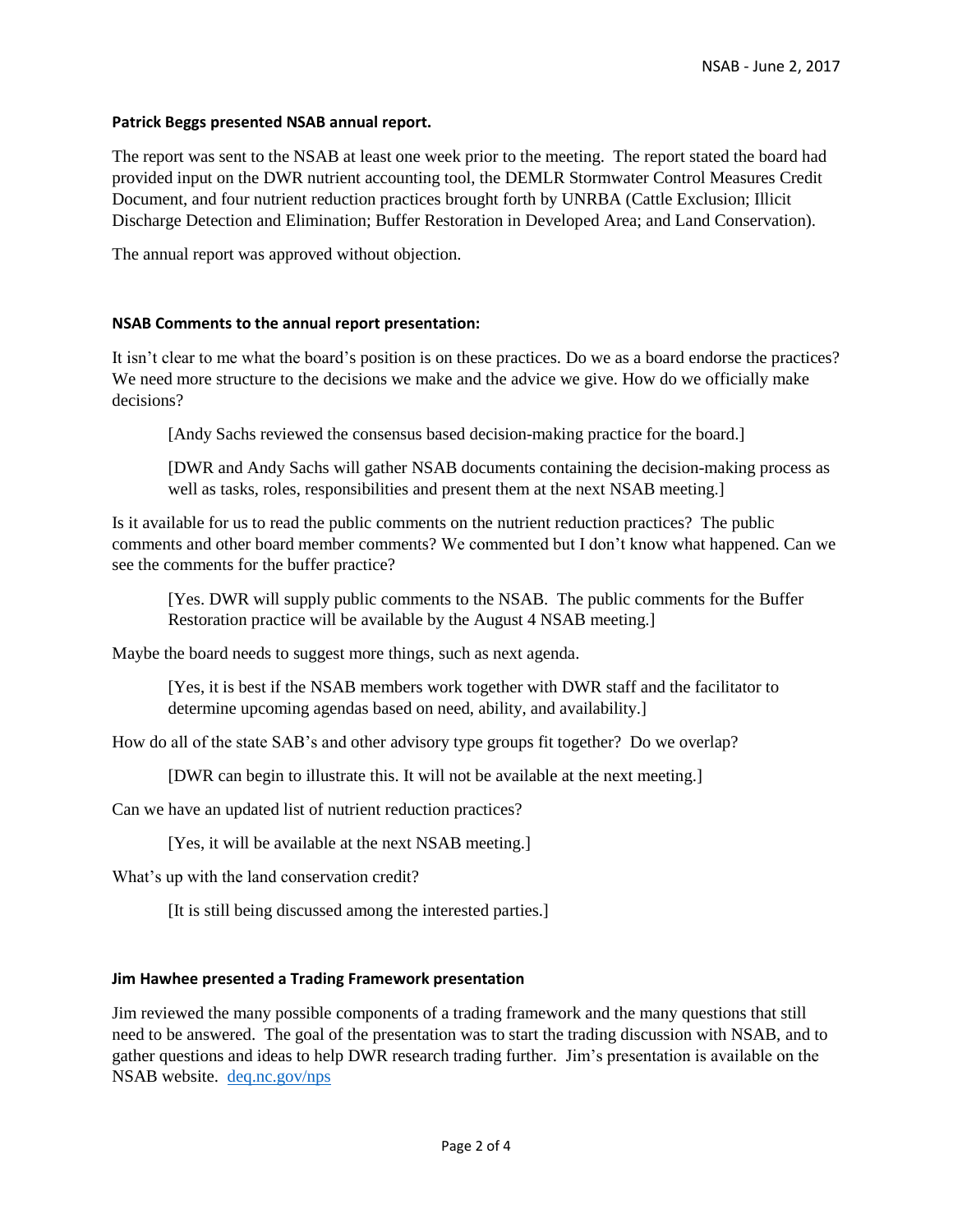#### **NSAB Comments to the trading presentation:**

The NSAB was asked to contribute questions and comments to help DWR to develop the program. Comments below were combined where possible, to ease reporting. Most of the questions were not answered directly. They will be used to inform DWR research.

- Allocation trading is different than nutrient credit tracking. There is a difference between reduction and allocation.
- It sounds like nutrient accounting, or is it a banking structure? Banking is a type of trading  $$ there is stream banking, buffer banking, nutrient crediting. How will all this fit together?
- How does this relate to Division of Mitigation Services? to the credits they generate and trade? How is this related to mitigation banking?
- I'm confused between banking and trading.
- The conflicts are very real in the banking industry.
- Can we frame it all in trading and an accounting framework and make banking just a part of it?
- What is working and not working would be good to understand. Can this be a part of what we talk about moving forward? Are we already using some system that will just be expanded?
- We need to nail down vocabulary and units. As a local government, we have tried to buy credits and it is very confusing.
- Ledgers: There are private bank ledgers, DMS ledgers, DWR ledgers. We need this explained. Do you think there will be more parties keeping ledgers or will there just be one place for all of it to be done. One place to track all would be great for planning. Local governments may also keep ledgers. What would be the incentive for local governments and others to take on a ledger? It may benefit them financially.
- There is a lot of overlapping in all this. We need to look at all these things mentioned. There are many barriers, one of which is the system isn't designed to allow for this and everyone's roles are not clear. For example, who gets the ag credits? This system currently doesn't specify. The current trading systems are not unified.
- Add state and fed entities to the list of potential sellers.
- Water quality hotspots are impaired areas with little to no nutrient treatment. Alternate views were presented including 1) Trading may create or exacerbate hotspots.; and (2) Communities may want to allow an urban stream hotspot so they can do more and greater work elsewhere, instead of mediocre work everywhere.
- Consider contacting the NC Dept. of Commerce for potential advice and help.
- In Falls, local governments can collectively work to achieve goals. Will that be a part of the framework?
- With respect to the mention of a 30-year credit: We build projects that we expect to last more than 30 years. Are people buying for 30 years? For perpetual maintenance? For what?
- We may not need a supersystem approach. We could deal with nutrients collectively on a subwatershed basis. A problem with the rules is our silos. We may not need trading, but a collective watershed approach.
- Retrofits are way too expensive compared to buying offsets.
- It is rare that development overtreats a site. Redevelopment may design for overtreatment. Will you work that in and what will be required?
- The goal is watershed improvement, not a trading system. Our business as local governments is to comply so theses collective groups or wastewater associations could work.